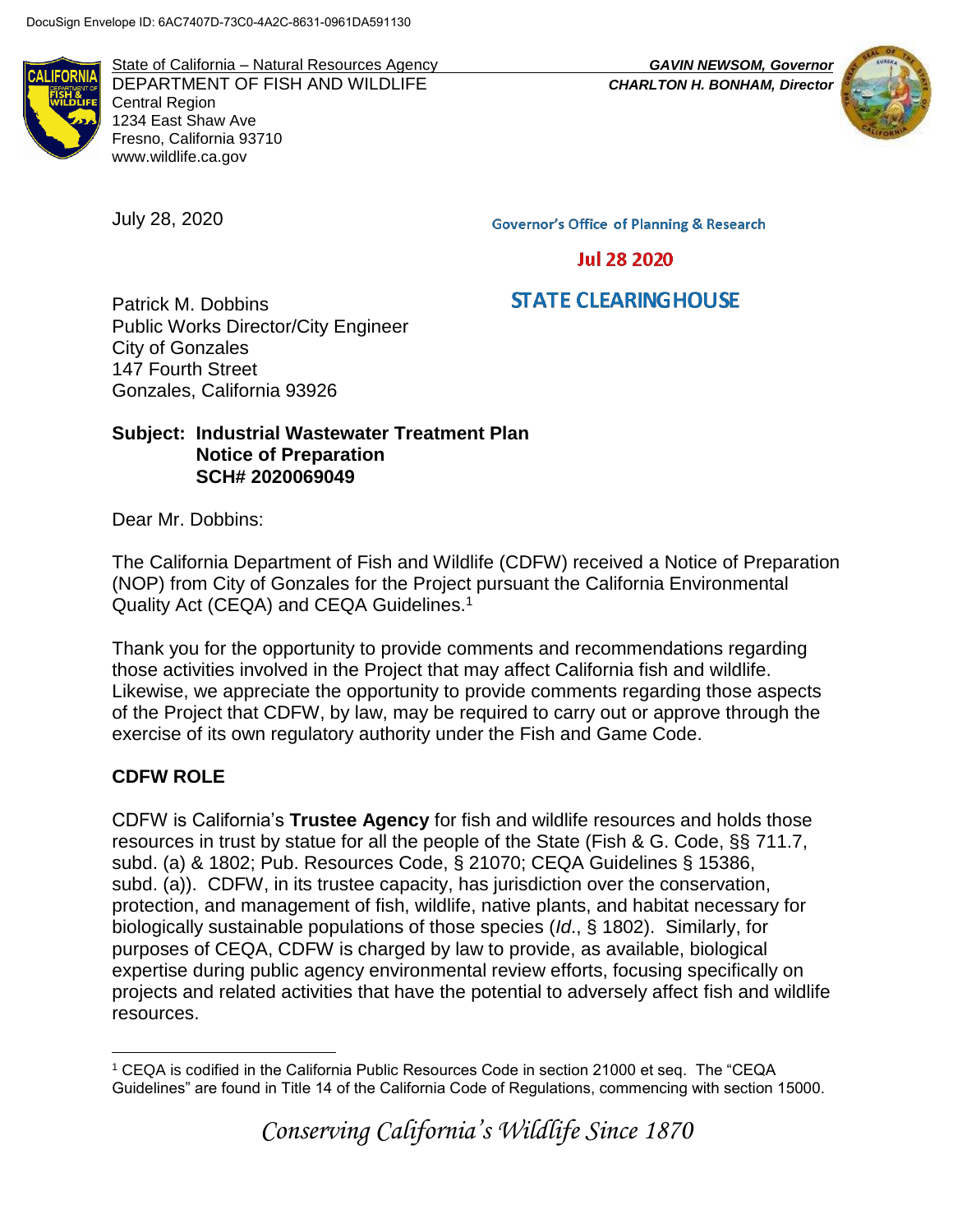CDFW is also submitting comments as a **Responsible Agency** under CEQA (Pub. Resources Code, § 21069; CEQA Guidelines, § 15381). CDFW expects that it may need to exercise regulatory authority as provided by the Fish and Game Code. As proposed, for example, the Project may be subject to CDFW's lake and streambed alteration regulatory authority (Fish & G. Code, § 1600 et seq.). Likewise, to the extent implementation of the Project as proposed may result in "take" as defined by State law of any species protected under the California Endangered Species Act (CESA) (Fish & G. Code, § 2050 et seq.), related authorization as provided by the Fish and Game Code may be required.

**Nesting Birds**: CDFW has jurisdiction over actions with potential to result in the disturbance or destruction of active nest sites or the unauthorized take of birds. Fish and Game Code sections that protect birds, their eggs and nests include, sections 3503 (regarding unlawful take, possession or needless destruction of the nest or eggs of any bird), 3503.5 (regarding the take, possession or destruction of any birds-of-prey or their nests or eggs), and 3513 (regarding unlawful take of any migratory nongame bird).

**Water Pollution:** Pursuant to Fish and Game Code section 5650, it is unlawful to deposit in, permit to pass into, or place where it can pass into "Waters of the State" any substance or material deleterious to fish, plant life, or bird life, including non-native species. It is possible that without mitigation measures, activities associated with the Project could result in pollution of Waters of the State from storm water runoff or construction-related erosion. Potential impacts to the wildlife resources that utilize these watercourses include the following: increased sediment input from road or structure runoff; toxic runoff associated with development activities and implementation; and/or impairment of wildlife movement along riparian corridors. The Regional Water Quality Control Board and United States Army Corps of Engineers also has jurisdiction regarding discharge and pollution to Waters of the State.

## **PROJECT DESCRIPTION SUMMARY**

### **Proponent:** City of Gonzales

**Objective:** The objective of the Project is to construct an Industrial Wastewater Treatment Plant (IWTP) and a wastewater collection line. The new IWTP will be located adjacent to the existing Wastewater Treatment Plant (WWTP), where it will direct wastewater from Gonzales Agricultural Business Park to reduce workload for the WWTP. The 78-acre IWTP will include a headworks with influent screening to remove trash and debris and an influent flow meter; an influent lift station to pump water to the equalization basin; a 2-stage flow equalization basin to buffer flow to the ponds system; a deep-operated aerated pond systems to introduce oxygen into wastewater; and effluent percolation beds to dispose of treated effluent. A solids management area would be set aside for accumulated biosolids, sludge, and debris from the influent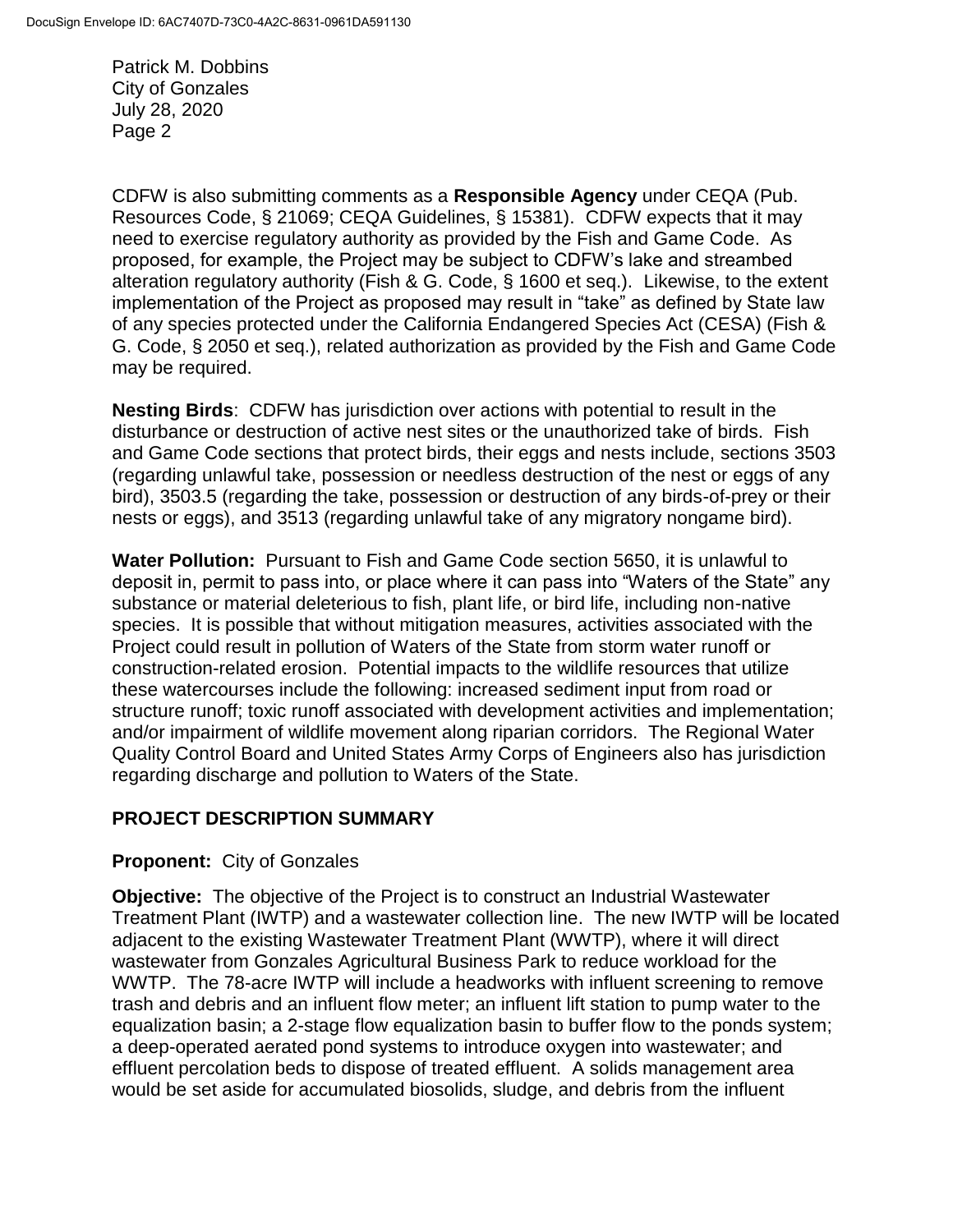screening. A portion of the IWTP site is zoned as F/40 (Farmlands with minimum building site of 40 acres) while the remaining portion within the City boundary is designated as Pubic/Quasi Public but is not zoned. The wastewater collection line will be 11,100 linear feet of new gravity sewer pipe located within the right-of-way from Del Monte Ave to Gonzales River Road and Short Road which will end at the IWTP.

**Location:** Latitude: 36°29'32.98"N, Longitude: 121°28'37.94"W. At the end of Short Road, near Gonzales River Road in the city of Gonzales. The proposed IWTP would comprise of the entire Assessor's Parcel Numbers (APNs) 223061017000, 223061020000, 223061019000, 223061014000, and partially of APNs 223061023000 and 223011032000.

**Timeframe:** Construction of the IWTP will start in 2021 and will take 8-12 months to complete. Construction of the wastewater collection line will start in 2020 and will take 3-6 months.

## **COMMENTS AND RECOMMENDATIONS**

CDFW offers the comments and recommendations below to assist City of Gonzales in adequately identifying and/or mitigating the Project's significant, or potentially significant, direct and indirect impacts on fish and wildlife (biological) resources. Editorial comments or other suggestions may also be included to improve the document.

There are many special-status resources present in and adjacent to the Project area. These resources may need to be evaluated and addressed prior to any approvals that would allow ground-disturbing activities or land use changes. The NOP indicates there is potentially significant impact unless mitigation measures are taken but there are no mitigation measures listed. CDFW is concerned regarding potential impacts to specialstatus species including, but not limited to: the State endangered Southwest/South Coast Clade of foothill yellow-legged frog (*Rana boylii*), the federally threatened California red-legged frog (*Rana draytonii*), the State and federally threatened California tiger salamander (*Ambystoma californiense*), the State species of special concern burrowing owl (*Athene cunicularia*), western spadefoot (*Spea hammondii*), and western pond turtle (*Emys marmorata*). In order to adequately assess any potential impacts to biological resources, focused biological surveys should be conducted by a qualified wildlife biologist during the appropriate survey period(s) in order to determine whether any special-status species and/or suitable habitat features may be present within the Project area. Properly conducted biological surveys, and the information assembled from them, are essential to identify any mitigation, minimization, and avoidance measures and/or the need for additional or protocol-level surveys, especially in the areas not in irrigated agriculture, and to identify any Project-related impacts under CESA and other species of concern.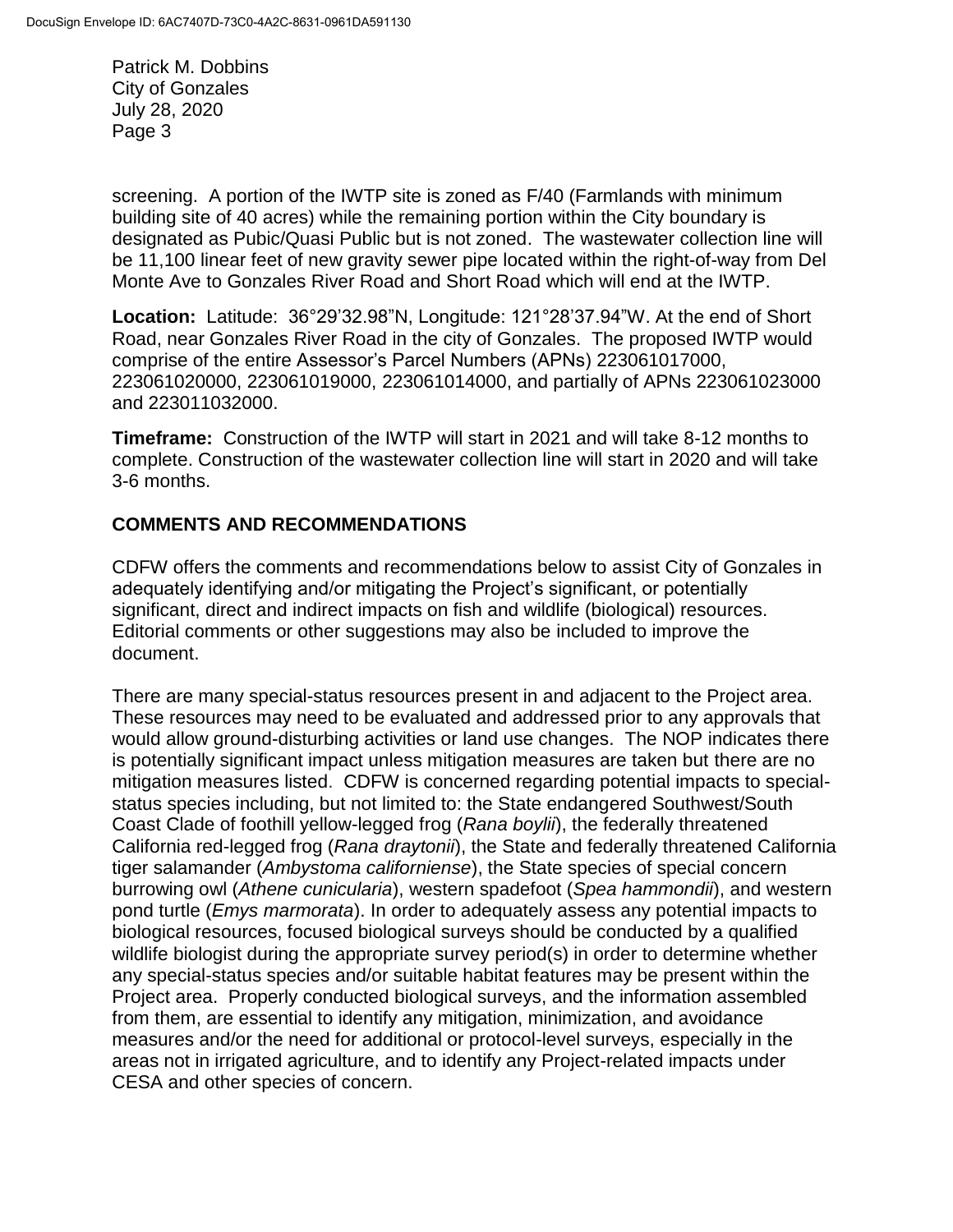## **I. Project Description and Related Impact Shortcoming**

## **COMMENT 1: Foothill Yellow-Legged Frog (FYLF) and California Red-Legged Frog (CRLF)**

**Issue:** FYLF are primarily stream dwelling and requires shallow, flowing water in streams and rivers with at least some cobble-sized substrate; CRLF primarily inhabit ponds but can also be found in other waterways including marshes, streams, and lagoons, and the species will also breed in ephemeral waters (Thomson et al. 2016). FYLF and CRLF have been documented to occur near the vicinity of the Project site (CDFW 2020). The Project site is near the Salinas River which contains habitat that may support both species. Avoidance and minimization measures are necessary to reduce impacts to FYLF and CRLF to a level that is less than significant.

**Specific impact:** Without appropriate avoidance and minimization measures for FYLF and CRLF, potentially significant impacts associated with the Project's activities include burrow collapse, inadvertent entrapment, reduced reproductive success, reduction in health and vigor of eggs, larvae and/or young, and direct mortality of individuals.

**Evidence impact would be significant:** FYLF and CRLF populations throughout the State have experienced ongoing and drastic declines and many have been extirpated; historically, FYLF occurred in mountain streams from the San Gabriel River in Los Angeles County to southern Oregon west of the Sierra-Cascade crest (Thomson et al. 2016). Habitat loss from growth of cities and suburbs, invasion of nonnative plants, impoundments, water diversions, stream maintenance for flood control, degraded water quality, and introduced predators, such as bullfrogs are the primary threats to FYLF and CRLF (Thomson et al. 2016, USFWS 2017). Project activities have the potential to significantly impact both species.

### **Recommended Potentially Feasible Mitigation Measure(s)**

To evaluate potential impacts to FYLF and CRLF, CDFW recommends conducting the following evaluation of the Project site, incorporating the following mitigation measures into the CEQA document prepared for this Project, and that these measures be made conditions of approval for the Project.

## **Recommended Mitigation Measure 1: FYLF and CRLF Surveys**

CDFW recommends that a qualified wildlife biologist conduct surveys for FYLF and CRLF in accordance with the [USFWS](http://www.fws.gov/southwest/es/oklahoma/documents/te_species/wind%20power/usfws_interim_goea_monitoring_protocol_10march2010.pdf) "Revised Guidance on Site Assessment and Field Surveys for the California Red-legged Frog" (USFWS 2005) to determine if FYLF and CRLF are within or adjacent to the Project area; while this survey is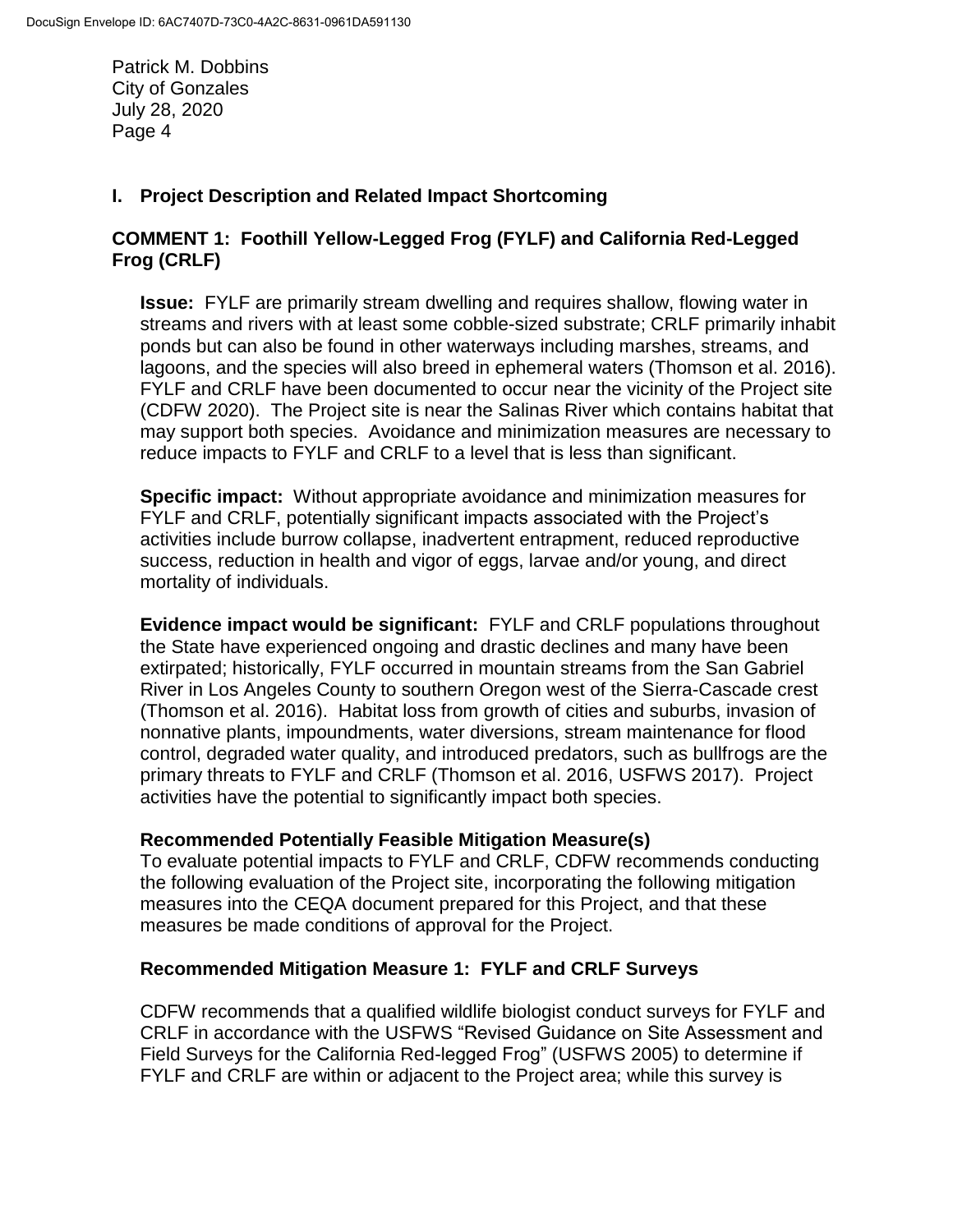> designed for CRLF, the survey may be used for FYLF focusing on stream/river habitat.

#### **Recommended Mitigation Measure 2: FYLF and CRLF Avoidance**

If any FYLF or/and CRLF are found during pre-construction surveys or at any time during construction, consultation with CDFW is warranted to determine if the Project can avoid take. CDFW recommends that initial ground-disturbing activities be timed to avoid the period when FYLF and CRLF are most likely to be moving through upland areas (November 1 and March 31). When ground-disturbing activities must take place between November 1 and March 31, CDFW recommends a qualified biologist monitor construction activity daily for FYLF and CRLF.

#### **Recommended Mitigation Measure 3: FYLF Take Authorization**

The Southwest/South Coast Clade of FYLF is State endangered. If through surveys it is determined that FYLF are occupying or have the potential to occupy the Project site and take cannot be avoided, take authorization would be warranted prior to initiating ground-disturbing activities to comply with CESA. Take authorization would occur through issuance of a State Incidental Take Permit (ITP) by CDFW, pursuant to Fish and Game Code section 2081(b). In the absence of surveys, the applicant can assume presence of FYLF within the Project site and obtain an ITP from CDFW.

### **COMMENT 2: California Tiger Salamander (CTS)**

**Issue:** CTS have been documented to occur near the vicinity of the Project site (CDFW 2020). Aerial imagery shows that the Project site is near of upland habitat which likely serve as refugia for CTS that are dispersing from and into the area. CTS have the potential to occur in the Project site.

**Specific Impacts:** Potential ground- and vegetation-disturbing activities associated with Project activities include: water inundation as a result of the proposed new pond systems and percolation beds, collapse of small mammal burrows, inadvertent entrapment, loss of upland refugia, water quality impacts to breeding sites, reduced reproductive success, reduction in health and vigor of eggs and/or young, and direct mortality of individuals.

**Evidence impact would be significant:** Up to 75% of historic CTS habitat has been lost to urban and agricultural development (Searcy et al. 2013). Loss, degradation, and fragmentation of habitat are the primary threats to CTS in both the Central and San Joaquin valleys. Contaminants and vehicle strikes are also sources of mortality for the species (CDFW 2015, USFWS 2017a). The Project site is within the range of CTS and may have suitable habitat (i.e., grasslands interspersed with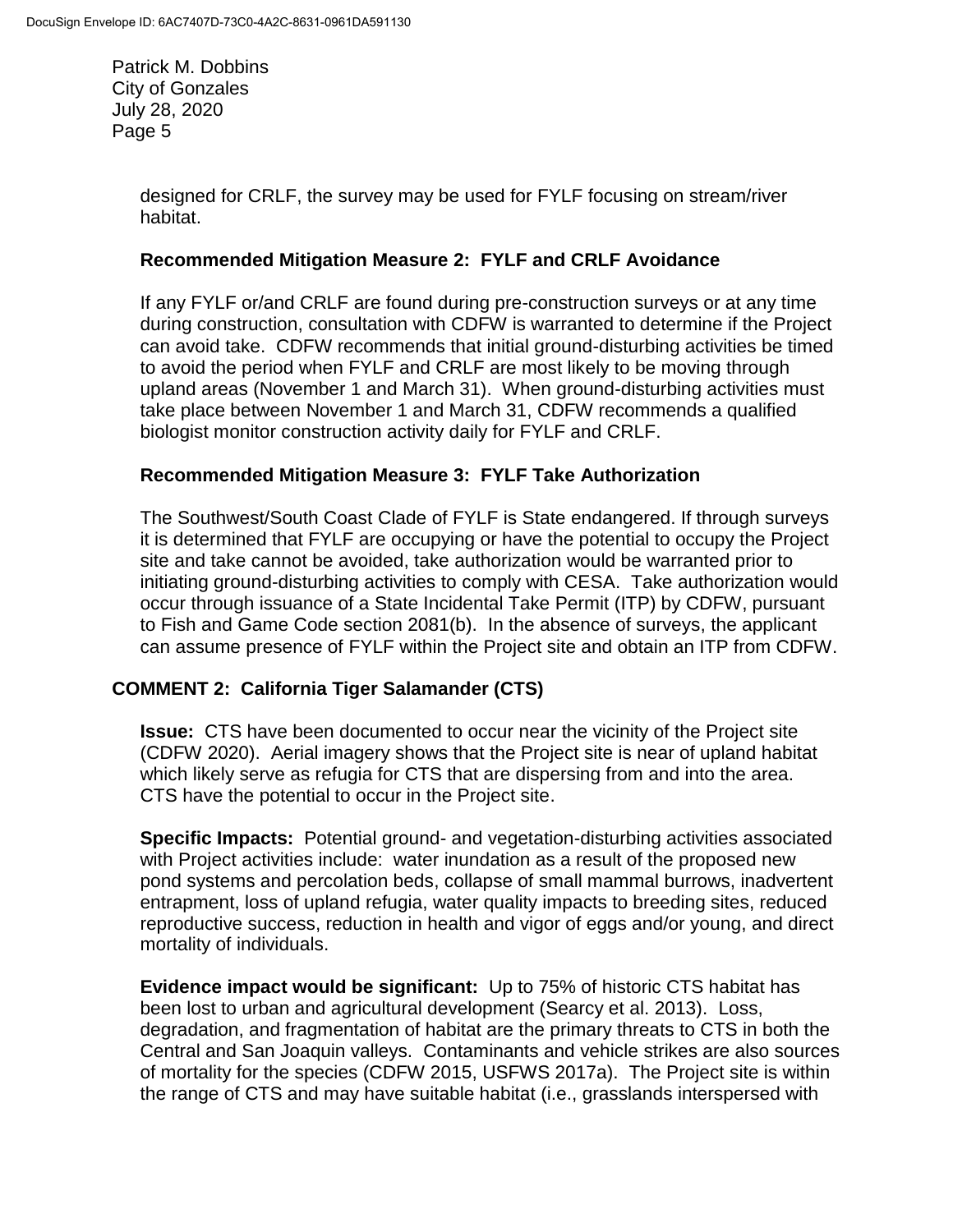> burrows). CTS have been determined to be physiologically capable of dispersing up to approximately 1.5 miles from seasonally flooded wetlands (Searcy and Shaffer 2011) and have been documented within a mile of the Project site (CDFW 2020). Given the presence of suitable habitat within the Project site, ground-disturbing activities have the potential to significantly impact local populations of CTS.

### **Recommended Potentially Feasible Mitigation Measure(s)**

CDFW recommends conducting the following evaluation of the Project site, incorporating the following mitigation measures into the CEQA document for this Project, and that these measures be made conditions of approval for the Project.

## **Recommended Mitigation Measure 4: Focused CTS Protocol-level Surveys**

CDFW recommends that a qualified biologist conduct protocol-level surveys in accordance with the USFWS "Interim Guidance on Site Assessment and Field Surveys for Determining Presence or a Negative Finding of the California Tiger Salamander" (USFWS 2003) at the appropriate time of year to determine the existence and extent of CTS breeding and refugia habitat. The protocol-level surveys for CTS require more than one survey season and are dependent upon sufficient rainfall to complete. As a result, consultation with CDFW and the USFWS is recommended well in advance of beginning the surveys and prior to any planned vegetation- or ground-disturbing activities. CDFW advises that the protocol-level survey include a 100-foot buffer around the Project area in all areas of wetland and upland habitat that could support CTS. Please be advised that protocol-level survey results are viable for two years after the results are reviewed by CDFW.

### **Recommended Mitigation Measure 5: CTS Avoidance**

CDFW advises that a minimum 50-foot no-disturbance buffer be delineated around all small mammal burrows in suitable upland refugia habitat within and/or adjacent to the Project site. Further, CDFW recommends potential or known breeding habitat within and/or adjacent to the Project site be delineated with a minimum 250-foot nodisturbance buffer. Both upland burrow and wetland breeding no-disturbance buffers are intended to minimize impacts to CTS habitat and avoid take of individuals.

## **Recommended Mitigation Measure 6: CTS Take Authorization**

If through surveys it is determined that CTS are occupying or have the potential to occupy the Project site, consultation with CDFW is warranted to determine if the Project can avoid take. If take cannot be avoided, take authorization would be warranted prior to initiating ground-disturbing activities to comply with CESA. Take authorization would occur through issuance of an ITP by CDFW, pursuant to Fish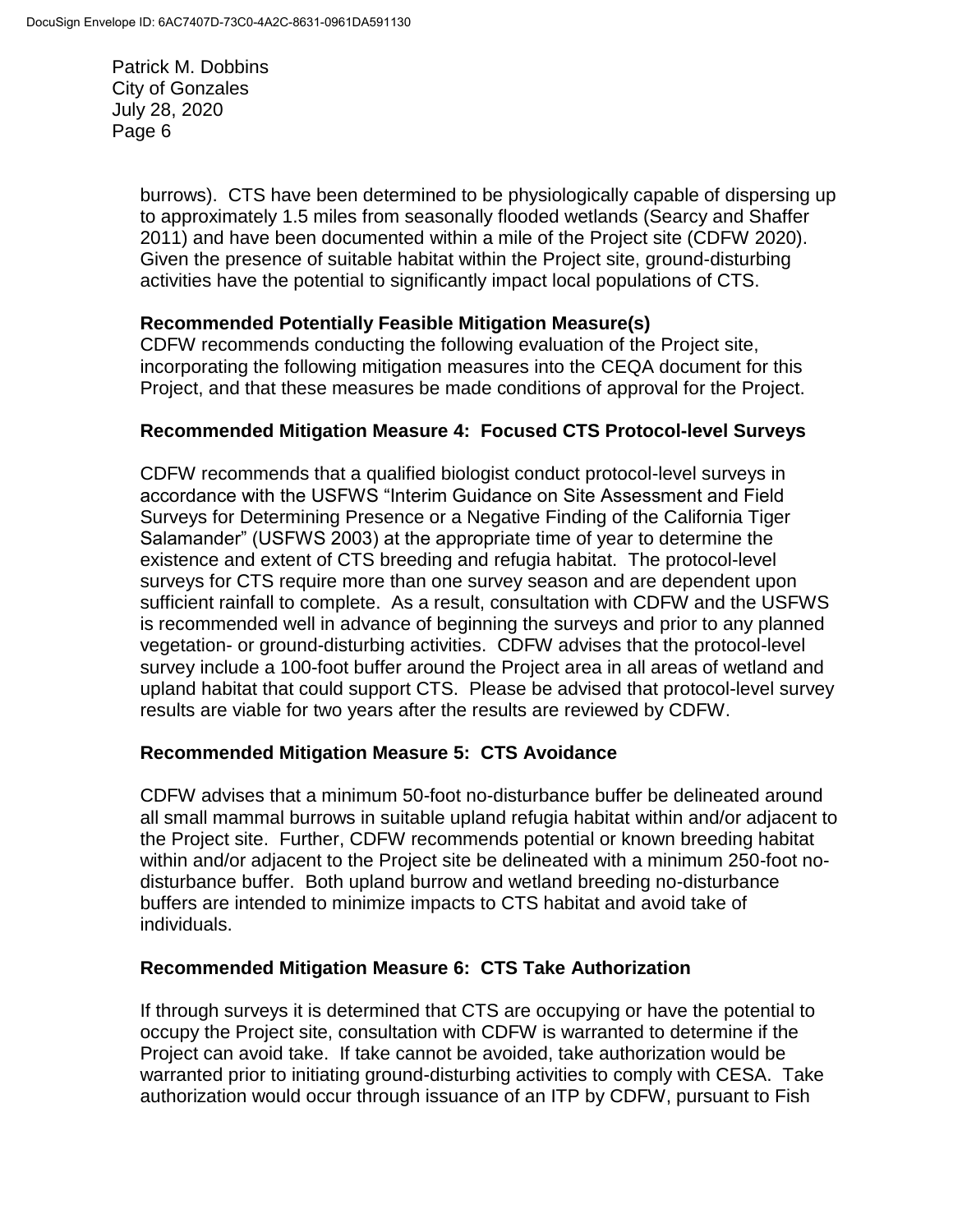> and Game Code section 2081(b). In the absence of protocol surveys, the applicant can assume presence of CTS within the Project site and obtain an ITP from CDFW.

## **COMMENT 3: Burrowing Owl (BUOW)**

**Issue:** BUOW may occur near the Project site (CDFW 2020). BUOW inhabit open grassland or adjacent canal banks, ROWs, vacant lots, etc. containing small mammal burrows, a requisite habitat feature used by BUOW for nesting and cover. Review of aerial imagery indicates that some of the Project site is bordered by potential fallow agricultural fields and may be present within the Project site.

**Specific impact:** Potentially significant direct impacts associated with subsequent activities include burrow collapse, inadvertent entrapment, nest abandonment, reduced reproductive success, reduction in health and vigor of eggs and/or young, and direct mortality of individuals.

**Evidence impact is potentially significant:** BUOW rely on burrow habitat yearround for their survival and reproduction. Habitat loss and degradation are considered the greatest threats to BUOW in California's Central Valley (Gervais et al. 2008). The Project site is bordered by some of the only remaining undeveloped land in the vicinity, which is otherwise intensively managed for agriculture. Therefore, subsequent ground-disturbing activities associated with the Project have the potential to significantly impact local BUOW populations. In addition, and as described in CDFW's "Staff Report on Burrowing Owl Mitigation" (CDFG 2012), excluding and/or evicting BUOW from their burrows is considered a potentially significant impact under CEQA.

### **Recommended Potentially Feasible Mitigation Measure(s)**

To evaluate potential impacts to BUOW, CDFW recommends conducting the following evaluation of the Project site, incorporating the following mitigation measures into the CEQA document prepared for this Project, and that these measures be made conditions of approval for the Project.

### **Recommended Mitigation Measure 7: BUOW Surveys**

CDFW recommends that a qualified biologist assess if suitable BUOW habitat features are present within or adjacent to the Project site (e.g., burrows). If suitable habitat features are present, CDFW recommends assessing presence/absence of BUOW by having a qualified biologist conduct surveys following the California Burrowing Owl Consortium's "Burrowing Owl Survey Protocol and Mitigation Guidelines" (CBOC 1993) and CDFW's Staff Report on Burrowing Owl Mitigation" (CDFG 2012). Specifically, CBOC and CDFW's Staff Report suggest three or more surveillance surveys conducted during daylight with each visit occurring at least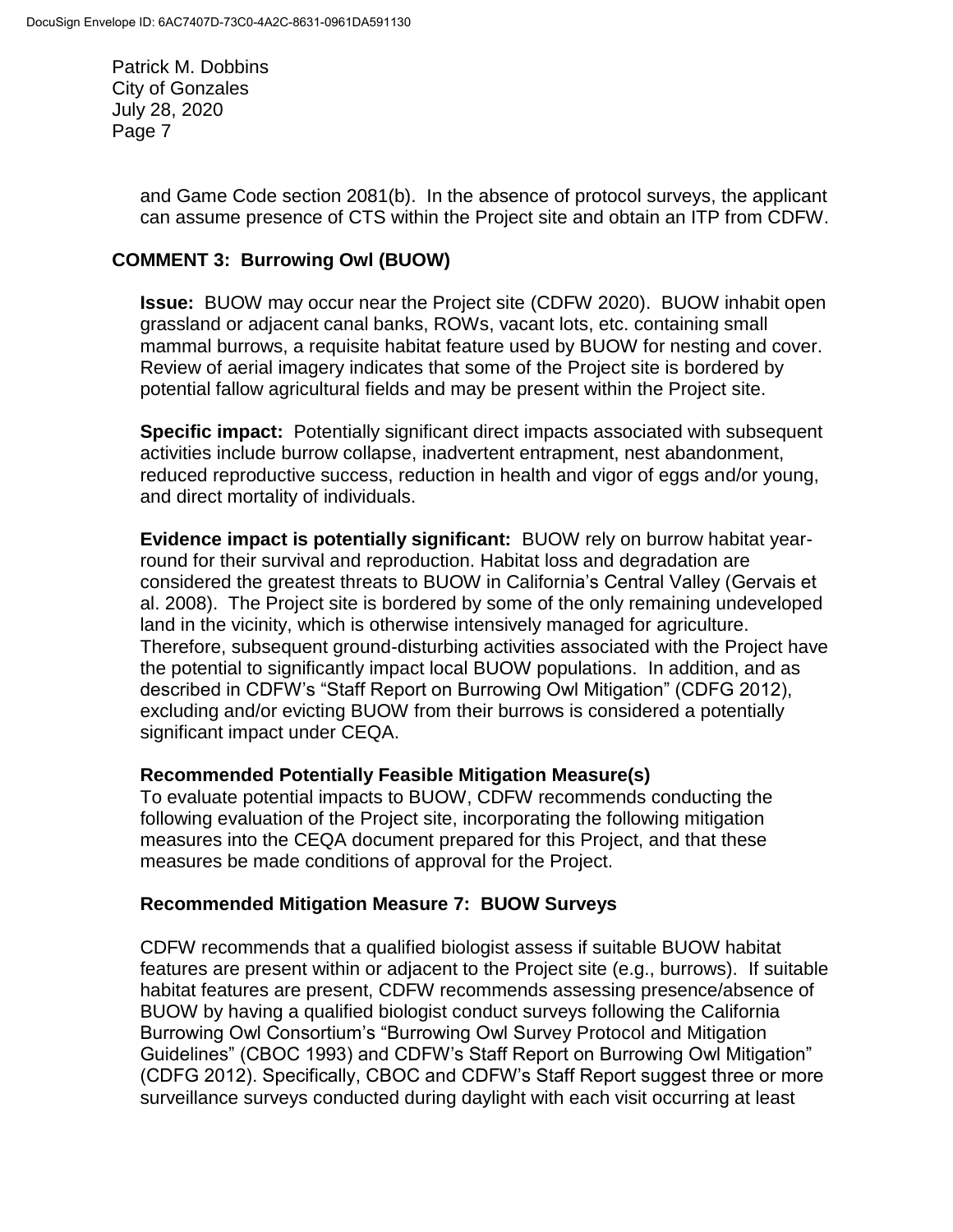> three weeks apart during the peak breeding season (April 15 to July 15), when BUOW are most detectable.

#### **Recommended Mitigation Measure 8: BUOW Avoidance**

CDFW recommends no-disturbance buffers, as outlined in the "Staff Report on Burrowing Owl Mitigation" (CDFG 2012), be implemented prior to and during any ground-disturbing activities. Specifically, CDFW's Staff Report recommends that impacts to occupied burrows be avoided in accordance with the following table unless a qualified biologist approved by CDFW verifies through non-invasive methods that either: 1) the birds have not begun egg laying and incubation; or 2) that juveniles from the occupied burrows are foraging independently and are capable of independent survival.

| Location      | Time of Year   | Level of Disturbance |                 |       |
|---------------|----------------|----------------------|-----------------|-------|
|               |                | Low                  | Med             | High  |
| Nesting sites | April 1-Aug 15 | $200 \; \text{m}^*$  | 500 m           | 500 m |
| Nesting sites | Aug 16-Oct 15  | 200 m                | $200 \text{ m}$ | 500 m |
| Nesting sites | Oct 16-Mar 31  | 50 m                 | 100 m           | 500 m |

\* meters (m)

#### **Recommended Mitigation Measure 9: BUOW Passive Relocation and Mitigation**

If BUOW are found within these recommended buffers and avoidance is not possible, it is important to note that according to the Staff Report (CDFG 2012), exclusion is not a take avoidance, minimization, or mitigation method and is considered a potentially significant impact under CEQA. However, if necessary, CDFW recommends that burrow exclusion be conducted by qualified biologists and only during the non-breeding season, before breeding behavior is exhibited and after the burrow is confirmed empty through non-invasive methods, such as surveillance. CDFW recommends replacement of occupied burrows with artificial burrows at a ratio of 1 burrow collapsed to 1 artificial burrow constructed (1:1) as mitigation for the potentially significant impact of evicting BUOW. BUOW may attempt to colonize or re-colonize an area that will be impacted; thus, CDFW recommends ongoing surveillance, at a rate that is sufficient to detect BUOW if they return.

### **COMMENT 4: Western spadefoot**

**Issue:** Western spadefoot inhabit grassland habitats, breed in seasonal wetlands, and seek refuge in upland habitat where they occupy burrows outside of the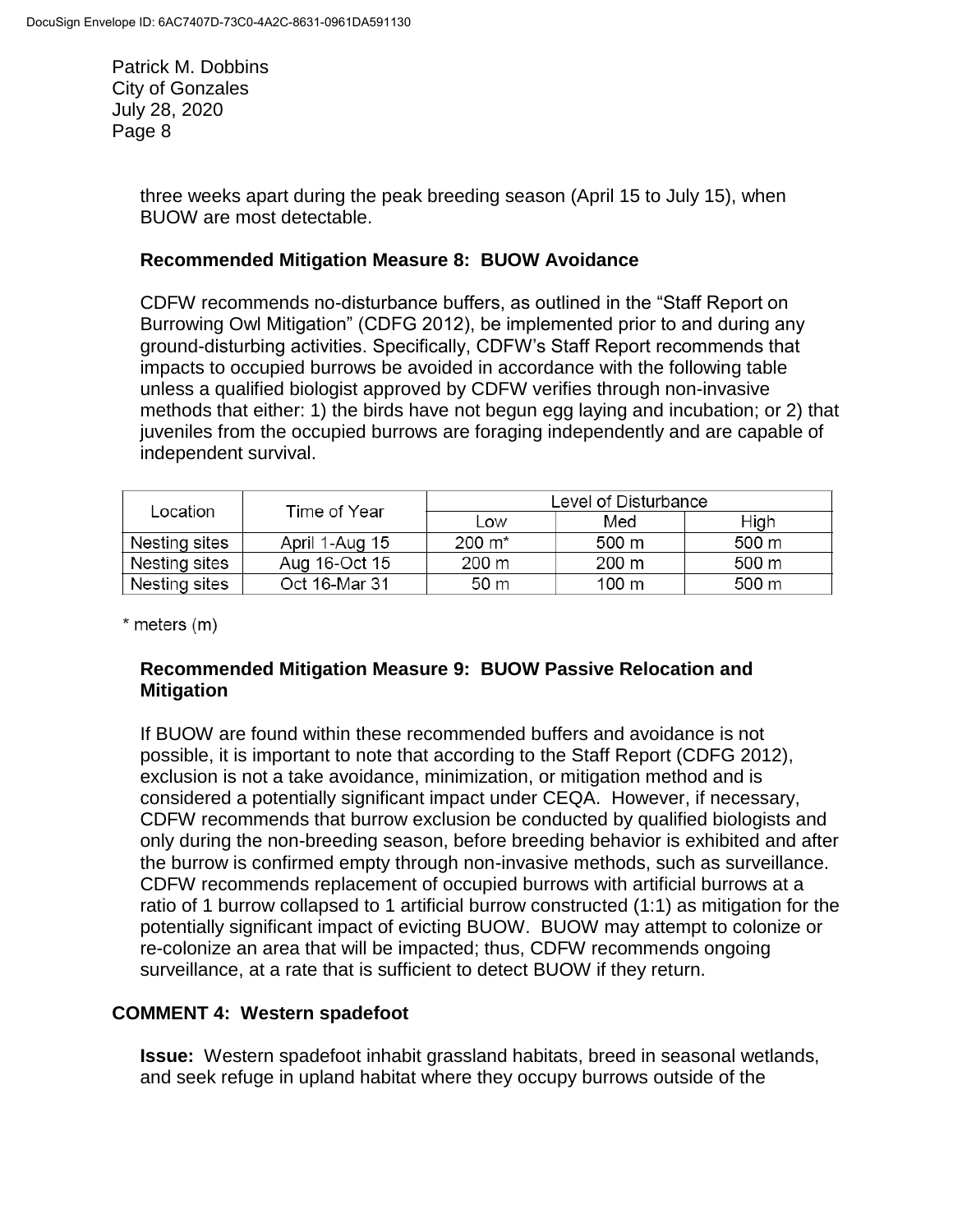> breeding season (Thomson et al. 2016). Review of aerial imagery indicates that the Project may contain these requisite habitat elements.

**Specific impact:** Aerial imagery shows that the proposed Project site has upland habitat. Without appropriate avoidance and minimization measures for western spadefoot, potentially significant impacts associated with ground disturbance include; collapse of small mammal burrows, inadvertent entrapment, loss of upland refugia, water quality impacts to breeding sites, reduced reproductive success, reduction in health and vigor of eggs and/or young, and direct mortality of individuals.

**Evidence impact is potentially significant:** Habitat loss and fragmentation resulting from agricultural and urban development is the primary threat to western spadefoot (Thomson et al. 2016). The Project area is within the range of western spadefoot, could contain suitable upland habitat (i.e., grasslands interspersed with burrows) and breeding habitat (i.e., vernal pools and swales). As a result, ground-disturbing activities associated with development of the Project site have the potential to significantly impact local populations of this species.

### **Recommended Potentially Feasible Mitigation Measure(s)**

To evaluate potential impacts to western spadefoot associated with the Project, CDFW recommends conducting the following evaluation of the Project site, incorporating the following mitigation measures into the CEQA document prepared for this Project, and that these measures be made conditions of approval for the Project.

### **Recommended Mitigation Measure 10: Western Spadefoot Surveys**

CDFW recommends that a qualified biologist conduct focused surveys for western spadefoot and their requisite habitat features to evaluate potential impacts resulting from ground- and vegetation-disturbance.

### **Recommended Mitigation Measure 11: Western Spadefoot Avoidance**

Avoidance whenever possible is encouraged via delineation and observance of a 50-foot no-disturbance buffer around burrows. If western spadefoot are observed on the Project site, CDFW recommends that Project activities in their immediate vicinity cease and individuals be allowed to leave the Project site on their own accord. Alternatively, a qualified biologist with appropriate authorization can move them out of harm's way and to a suitable location.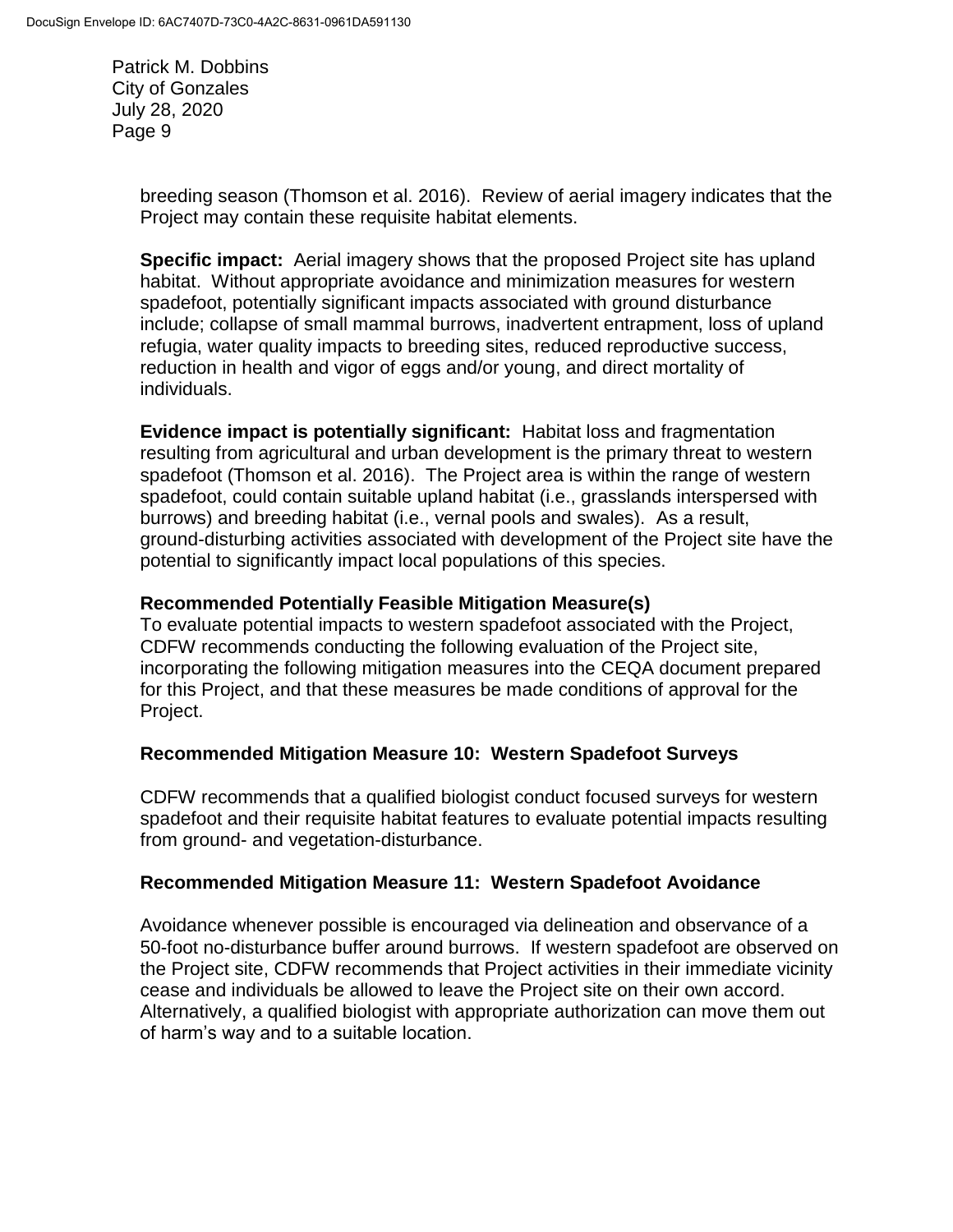#### **COMMENT 5: Western pond turtle (WPT)**

**Issue:** The Project area is near Salinas River where WPT could have the potential to occur. WPT are known to nest in the spring or early summer within 100 meters of a water body, although nest sites as far away as 500 meters have also been reported (Thomson et al. 2016).

**Specific impact:** Without appropriate avoidance and minimization measures for WPT, potentially significant impacts associated with Project activities could include nest reduction, inadvertent entrapment, reduced reproductive success, reduction in health or vigor of eggs and/or young, and direct mortality.

**Evidence impact is potentially significant:** The Project site is in close proximity of potential WPT habitat. Additionally, noise, vegetation removal, movement of workers, and ground disturbance as a result of Project activities have the potential to significantly impact WPT populations.

#### **Recommended Potentially Feasible Mitigation Measure(s)**

To evaluate potential impacts to WPT, CDFW recommends conducting the following evaluation of the Project site, editing the MND to include the following measures specific to WPT, and that these measures be made conditions of approval for the Project.

#### **Recommended Mitigation Measure 12: WPT Surveys**

CDFW recommends that a qualified biologist conduct focused surveys for WPT ten days prior to Project implementation. In addition, CDFW recommends that focused surveys for nests occur during the egg-laying season (March through August) and that any nests discovered remain undisturbed until the eggs have hatched.

#### **Recommended Mitigation Measure 13: WPT Relocation**

CDFW recommends that if any WPT are discovered at the site immediately prior to or during Project activities, they be allowed to move out of the area on their own.

**Would the Project have a substantial adverse effect on any riparian habitat or other sensitive natural community identified in local or regional plans, policies, regulations, or by CDFW or USFWS?**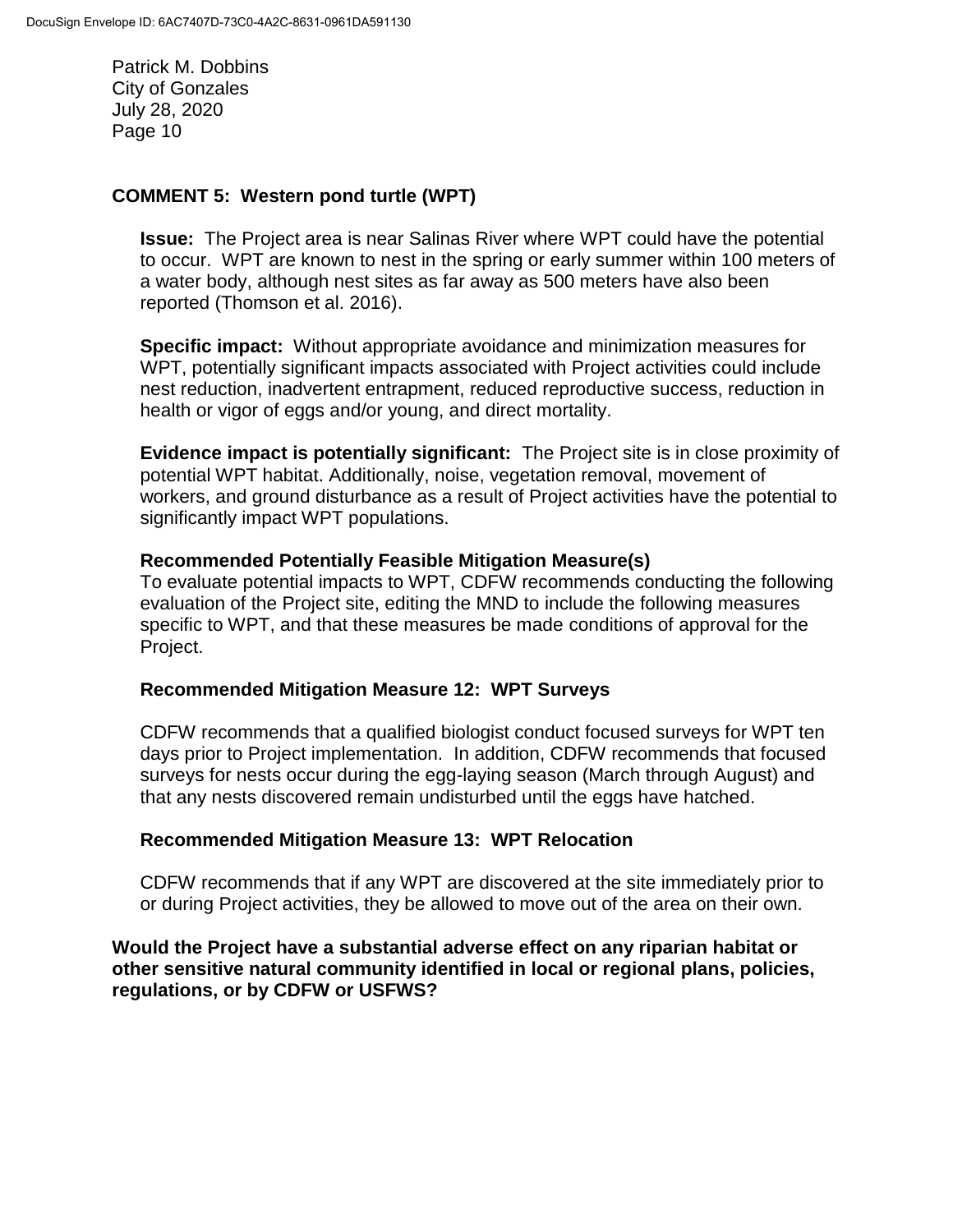#### **COMMENT 6: Wetland and Riparian Habitats**

**Issue:** The Project area is adjacent to the Salinas River which contains riparian and wetland habitat. Development within the Project has the potential to involve temporary and permanent impacts to these features.

**Specific impact:** Project activities have the potential to result in the loss of riparian and wetland vegetation, in addition to the degradation of wetland and riparian areas through grading, fill, and related development.

**Evidence impact is potentially significant:** Riparian and associated floodplain and wetland areas are valuable for their ecosystem processes such as protecting water quality by filtering pollutants and transforming nutrients; stabilizing stream banks to prevent erosion and sedimentation/siltation; and dissipating flow energy during flood conditions, thereby spreading the volume of surface water, reducing peak flows downstream, and increasing the duration of low flows by slowly releasing stored water into the channel through subsurface flow. Modifications of streams to accommodate human uses has resulted in damming, canalizing, and channelizing of many streams, though some natural stream channels and small wetland or wetted areas remain (Edminster 2002). The Fish and Game Commission policy regarding wetland resources discourages development or conversion of wetlands that results in any net loss of wetland acreage or habitat value. Construction activities within these features also has the potential to impact downstream waters as a result of Project site impacts leading to erosion, scour, and changes in stream morphology.

### **Recommended Mitigation Measure 14: Stream and Wetland Habitat Mitigation**

CDFW recommends that the potential direct and indirect impacts to stream/riparian and wetland habitat be analyzed according to each Project activity. Based on those potential impacts, CDFW recommends that the CEQA document includes measures to avoid, minimize, and/or mitigate those impacts. CDFW recommends that impacts to riparian habitat (i.e., biotic and abiotic features) take into account the effects to stream function and hydrology from riparian habitat loss or damage, as well as potential effects from the loss of riparian habitat to special-status species already identified herein. CDFW recommends that losses to stream and wetland habitats be offset with corresponding riparian and wetland habitat restoration incorporating native vegetation to replace the value to fish and wildlife provided by the habitats lost from Project implementation. If onsite restoration to replace habitats is not feasible, CDFW recommends offsite mitigation by restoring or enhancing in-kind riparian or wetland habitat and providing for the longterm management and protection of the mitigation area, to ensure its persistence.

### **II. Editorial Comments and/or Suggestions**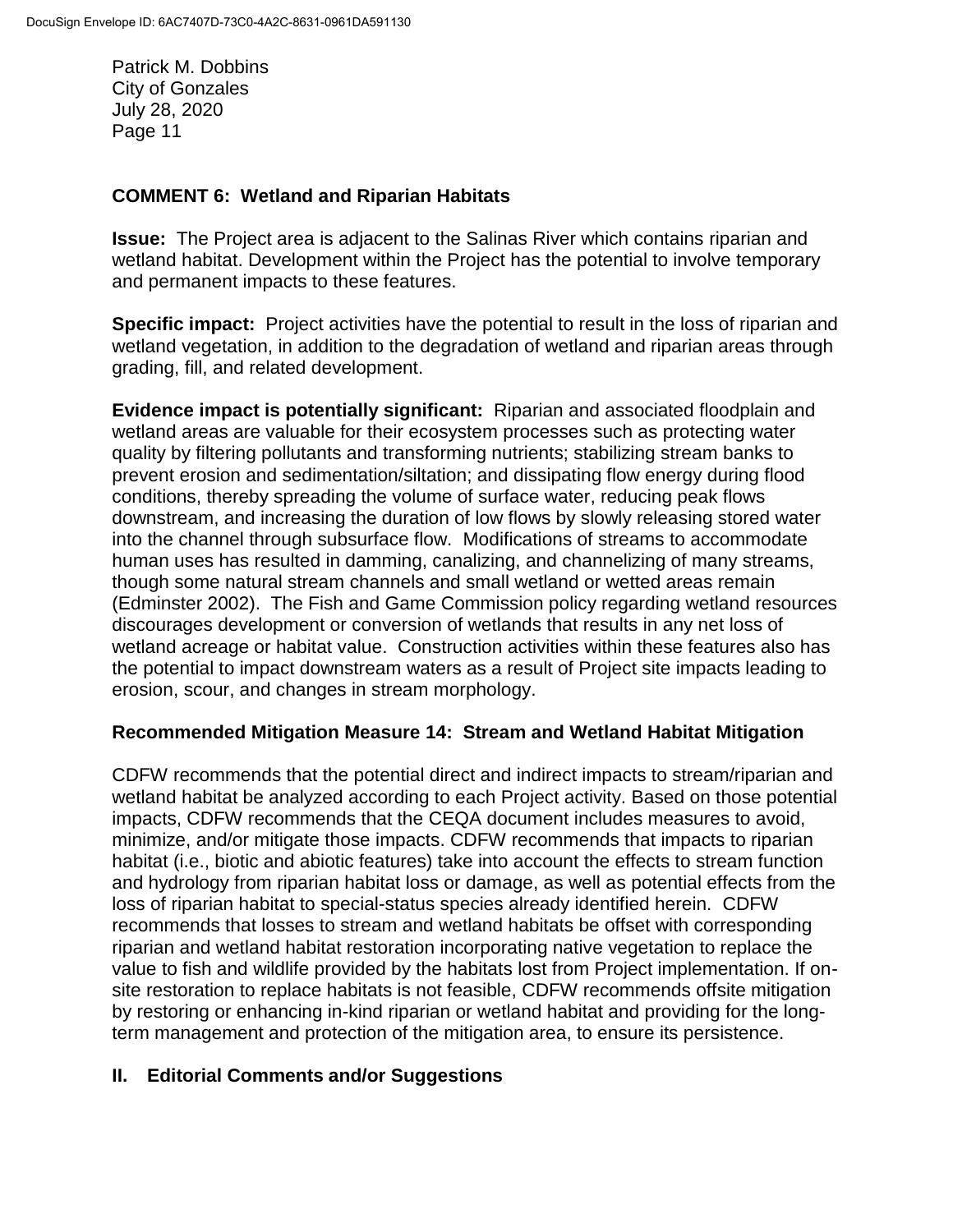**Lake and Streambed Alteration:** The Project contains activities that may result in the Project site being subject to CDFW's regulatory authority pursuant Fish and Game Code section 1600 et seq. Fish and Game Code section 1602 requires an entity to notify CDFW prior to commencing any activity that may (a) substantially divert or obstruct the natural flow of any river, stream, or lake; (b) substantially change or use any material from the bed, bank, or channel of any river, stream, or lake; or (c) deposit debris, waste or other materials that could pass into any river, stream, or lake. "Any river, stream, or lake" includes those that are ephemeral or intermittent, such as the unnamed stream within the Project site, as well as those that are perennial in nature.

For additional information on notification requirements, please contact our staff in the Lake and Streambed Alteration Program at (559) 243-4593. It is important to note, CDFW is required to comply with CEQA, as a Responsible Agency, when issuing a Lake or Streambed Alteration Agreement (LSAA). If inadequate, or no environmental review, has occurred, for the Project activities that are subject to notification under Fish and Game Code section 1602, CDFW will not be able to issue the Final LSAA until CEQA analysis for the project is complete. V This may lead to considerable Project delays.

**Nesting birds:** CDFW encourages that Project implementation occur during the bird non-nesting season; however, if ground-disturbing or vegetation-disturbing activities must occur during the breeding season (February through mid-September), the Project applicant is responsible for ensuring that implementation of the Project does not result in violation of the Migratory Bird Treaty Act or relevant Fish and Game Code sections referenced above.

To evaluate Project-related impacts on nesting birds, CDFW recommends that a qualified wildlife biologist conduct pre-activity surveys for active nests no more than 10 days prior to the start of ground or vegetation disturbance to maximize the probability that nests that could potentially be impacted are detected. CDFW also recommends that surveys cover a sufficient area around the Project site to identify nests and determine their status. A sufficient area means any area potentially affected by the Project. In addition to direct impacts (i.e. nest destruction), noise, vibration, and movement of workers or equipment could also affect nests. Prior to initiation of construction activities, CDFW recommends that a qualified biologist conduct a survey to establish a behavioral baseline of all identified nests. Once construction begins, CDFW recommends having a qualified biologist continuously monitor nests to detect behavioral changes resulting from the Project. If behavioral changes occur, CDFW recommends halting the work causing that change and consulting with CDFW for additional avoidance and minimization measures.

If continuous monitoring of identified nests by a qualified wildlife biologist is not feasible, CDFW recommends a minimum no-disturbance buffer of 250 feet around active nests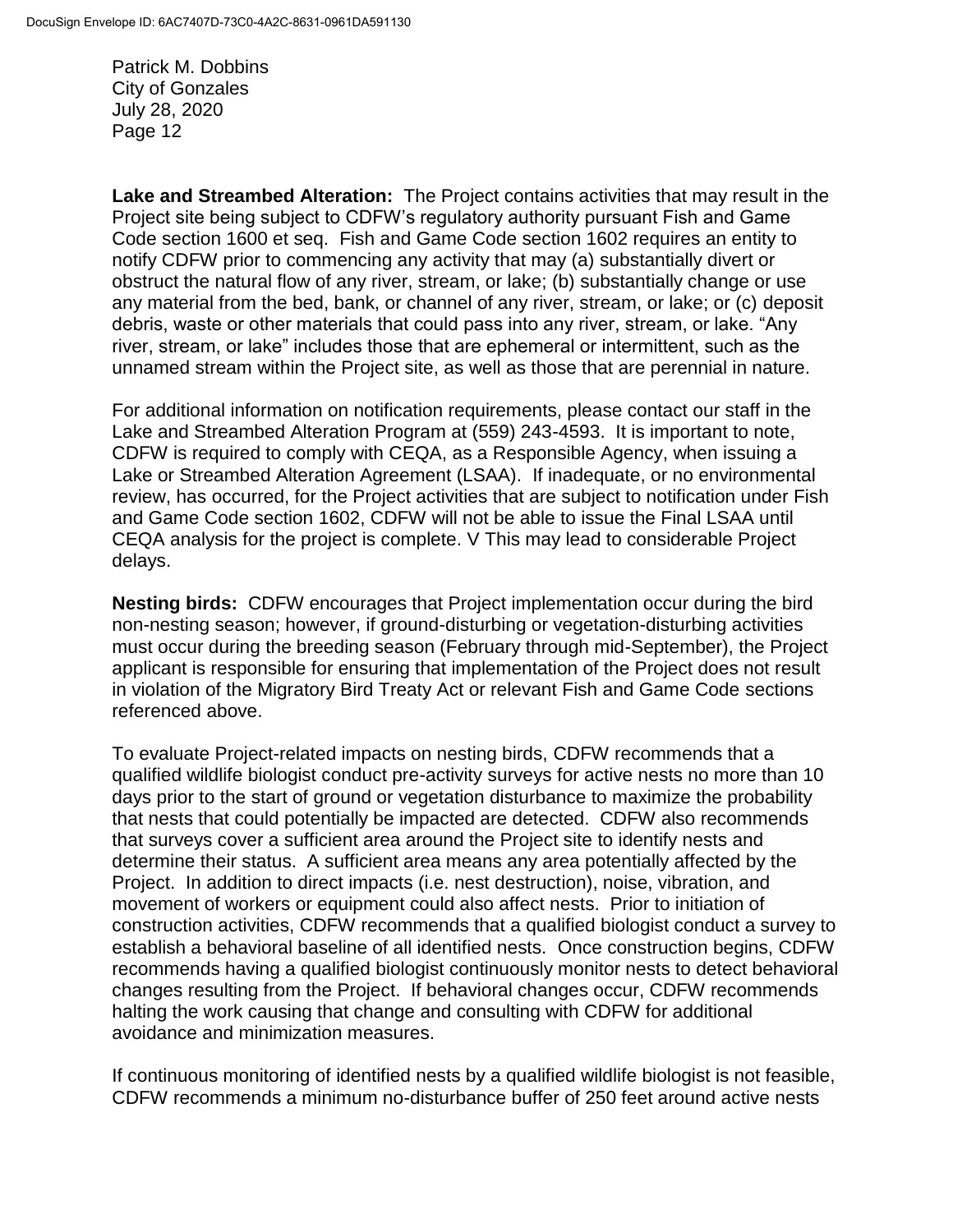of non-listed bird species and a 500-foot no-disturbance buffer around active nests of non-listed raptors. These buffers are advised to remain in place until the breeding season has ended or until a qualified biologist has determined that the birds have fledged and are no longer reliant upon the nest or on-site parental care for survival. Variance from these no-disturbance buffers is possible when there is compelling biological or ecological reason to do so, such as when the construction area would be concealed from a nest site by topography. CDFW recommends that a qualified wildlife biologist advise and support any variance from these buffers and notify CDFW in advance of implementing a variance.

**Federally Listed Species:** CDFW recommends consulting with the USFWS on potential impacts to federally listed species including, but not limited to, CTS. Take under FESA is more broadly defined than CESA; take under FESA also includes significant habitat modification or degradation that could result in death or injury to a listed species by interfering with essential behavioral patterns such as breeding, foraging, or nesting. Consultation with the USFWS in order to comply with FESA is advised well in advance of any ground-disturbing activities.

## **ENVIRONMENTAL DATA**

CEQA requires that information developed in environmental impact reports and negative declarations be incorporated into a data base which may be used to make subsequent or supplemental environmental determinations. (Pub. Resources Code, § 21003, subd. (e).) Accordingly, please report any special-status species and natural communities detected during Project surveys to the California Natural Diversity Database (CNDDB). The CNDDB field survey form can be found at the following link: [http://www.dfg.ca.gov/biogeodata/cnddb/pdfs/CNDDB\\_FieldSurveyForm.pdf.](http://www.dfg.ca.gov/biogeodata/cnddb/pdfs/CNDDB_FieldSurveyForm.pdf) The completed form can be mailed electronically to CNDDB at the following email address: [CNDDB@wildlife.ca.gov.](mailto:cnddb@dfg.ca.gov) The types of information reported to CNDDB can be found at the following link: [http://www.dfg.ca.gov/biogeodata/cnddb/plants\\_and\\_animals.asp.](http://www.dfg.ca.gov/biogeodata/cnddb/plants_and_animals.asp)

## **FILING FEES**

The Project, as proposed, would have an impact on fish and/or wildlife, and assessment of filing fees is necessary. Fees are payable upon filing of the Notice of Determination by the Lead Agency and serve to help defray the cost of environmental review by CDFW. Payment of the fee is required in order for the underlying project approval to be operative, vested, and final. (Cal. Code Regs, tit. 14, § 753.5; Fish & G. Code, § 711.4; Pub. Resources Code, § 21089.)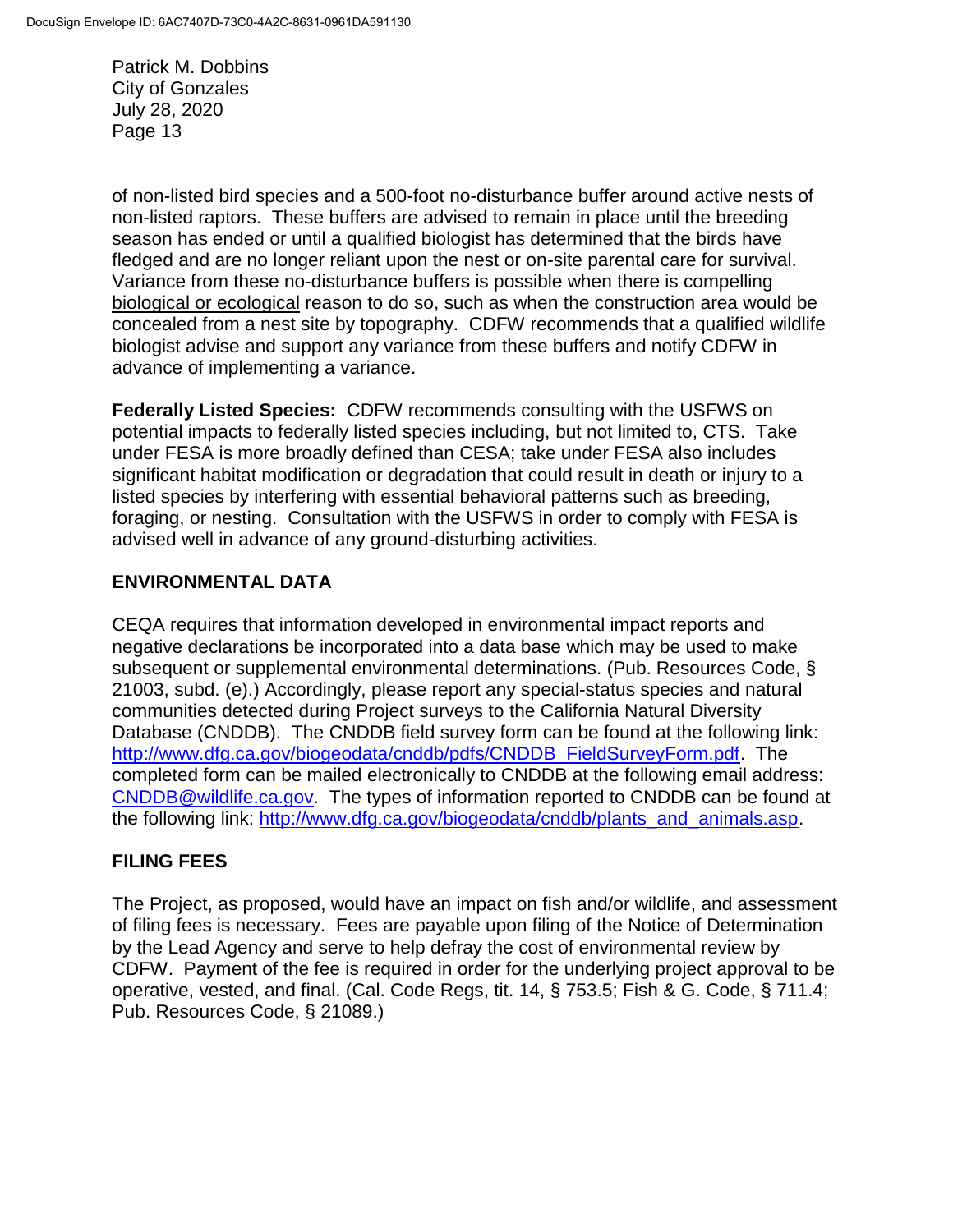## **CONCLUSION**

CDFW appreciates the opportunity to comment on the NOP to assist City of Gonzales in identifying and mitigating Project impacts on biological resources.

More information on survey and monitoring protocols for sensitive species can be found at CDFW's website (https://www.wildlife.ca.gov/Conservation/Survey-Protocols). Please see the enclosed Mitigation Monitoring (MMRP) table which corresponds with recommended mitigation measures in this comment letter. Questions regarding this letter or further coordination should be directed to Aimee Braddock, Environmental Scientist at aimee.braddock@wildlife.ca.gov.

Sincerely,

-DocuSigned by: Bob Stafford  $-5343A684FF02469...$ Bob Stafford for Julie A. Vance Regional Manager

Attachment 1

cc: Office of Planning and Research, State Clearinghouse, Sacramento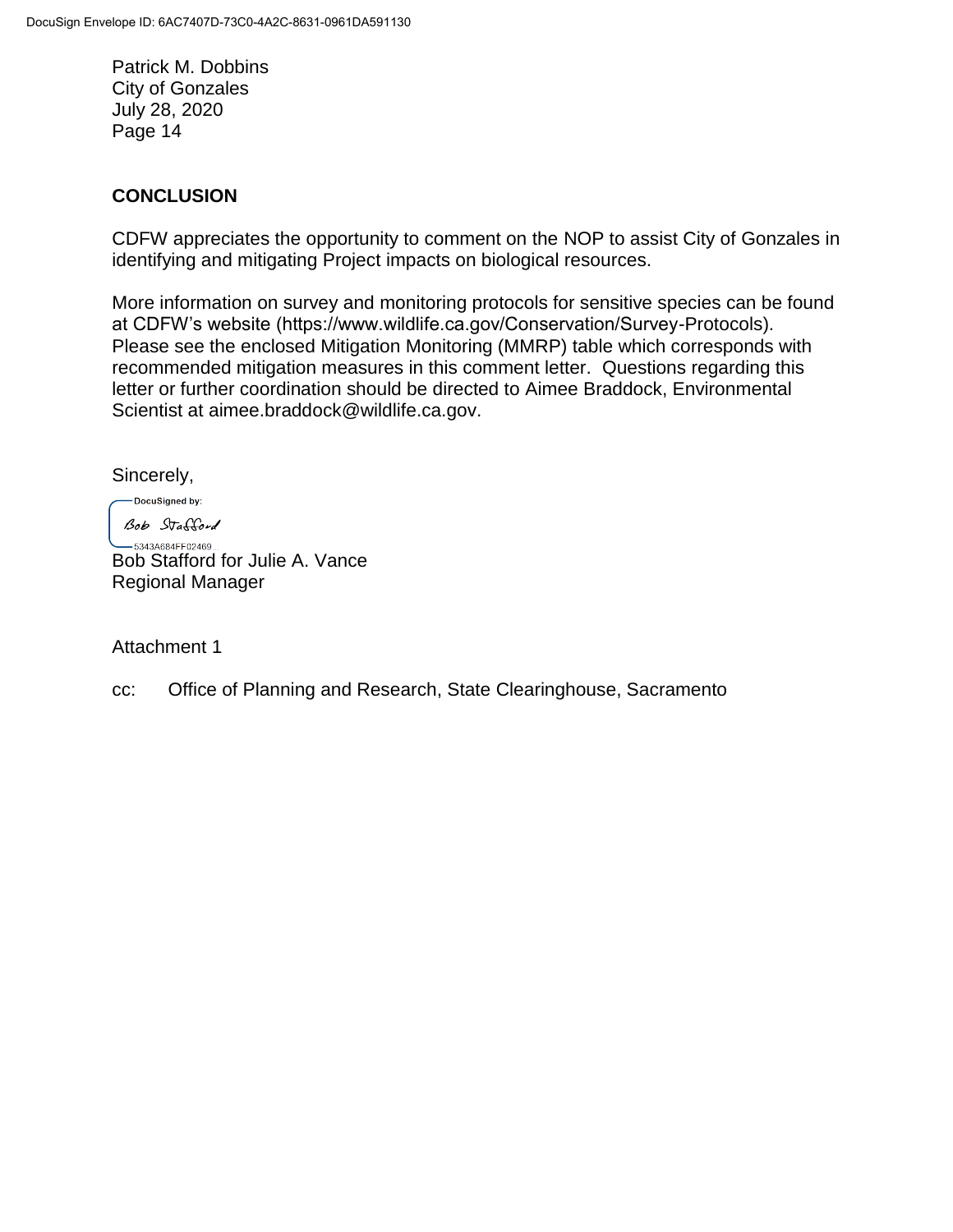## **REFERENCES**

- California Burrowing Owl Consortium (CBOC). 1993. Burrowing owl survey protocol and mitigation guidelines. April 1993.
- California Department of Fish and Game (CDFG). 2012. Staff Report on Burrowing Owl Mitigation. California Department of Fish and Game.
- California Department of Fish and Wildlife (CDFW). 2020. Biogeographic Information and Observation System (BIOS). https://www.wildlife.ca.gov/Data/BIOS. Accessed July 1, 2020.
- Edminster, R.J. 2002. Streams of the San Joaquin. Second Edition. Quercus Publications, Los Banos, California.
- Gervais, J.A., D.D. Rosenberg, and L.A. Comrack. Burrowing Owl (*Athene cunicularia*) *in* Shuford, W.D. and T. Gardali, editors. 2008. California Bird Species of Special Concern: A ranked assessment of species, subspecies, and distinct populations of birds of immediate conservation concern in California. Studies of Western Birds 1. Western Field Ornithologists, Camarillo, California, and California Department of Fish and Game, Sacramento, California, USA.
- Searcy, C.A. and H.B. Shaffer. 2011. Determining the migration distance of a vagile vernal pool specialist: How much land is required for conservation of California tiger salamanders? *In* Research and Recovery in Vernal Pool Landscapes, D. G. Alexander and R. A. Schlising, Eds. California State University, Chico, California.
- Searcy, C.A., E. Gabbai-Saldate, and H.B. Shaffer. 2013. Microhabitat use and migration distance of an endangered grassland amphibian. Biological Conservation 158: 80-87.
- Thomson, R. C., A. N. Wright, and H. Bradley Shaffer. 2016. California Amphibian and Reptile Species of Special Concern. California Department of Fish and Wildlife and University of California Press.
- United States Fish and Wildlife Service (USFWS). 2003. Interim Guidance on Site Assessment and Field Surveys for Determining Presence or a Negative Finding of the California Tiger Salamander, October 2003.
- [USFWS.](http://www.fws.gov/southwest/es/oklahoma/documents/te_species/wind%20power/usfws_interim_goea_monitoring_protocol_10march2010.pdf) 2005. Revised Guidance on Site Assessment and Field Surveys for the California Red-legged Frog. March 2005. 26 pp.
- USFWS. 2017. Species Account for California Red-legged frog. March 2017. 1 pp